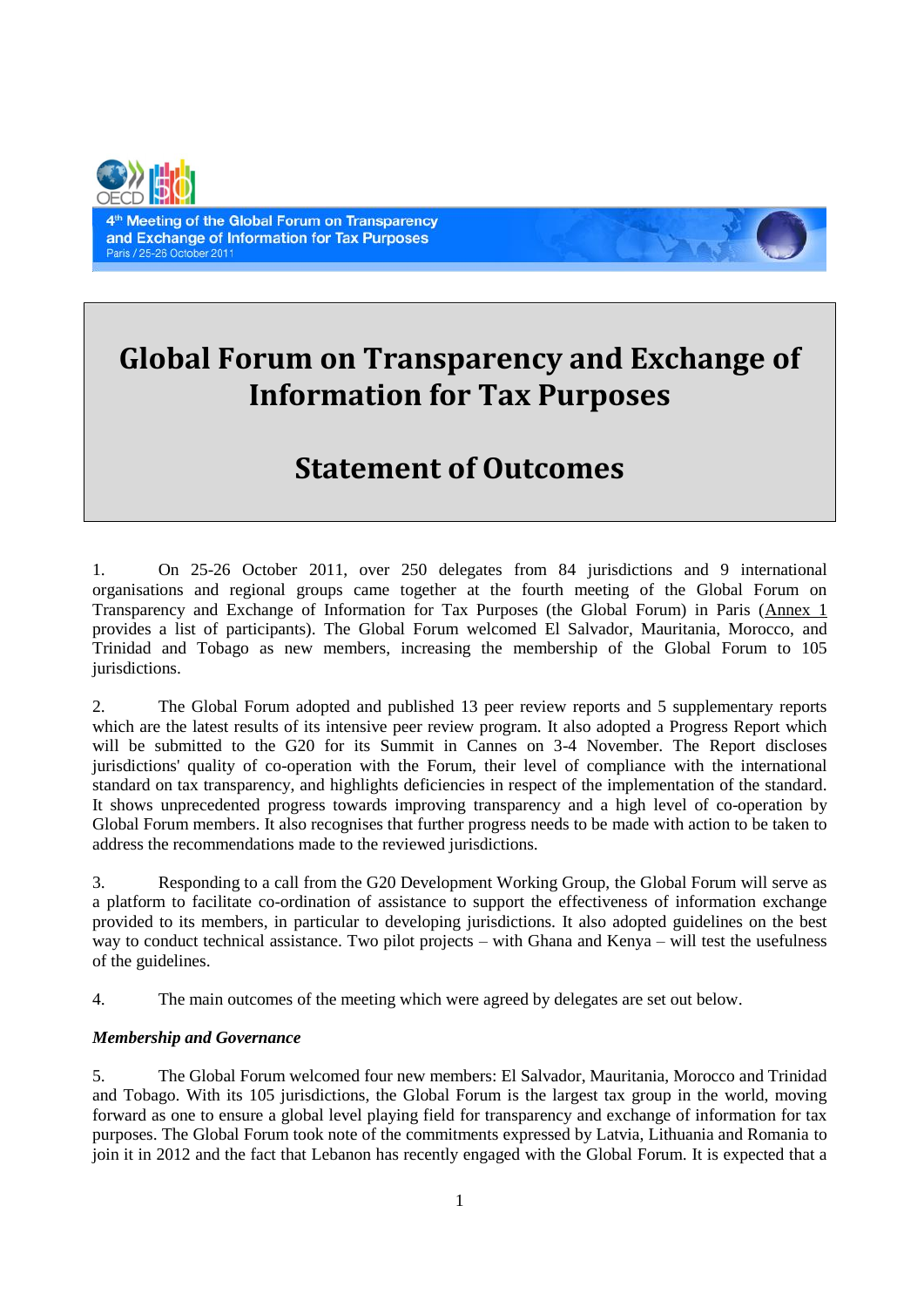number of other countries from Asia and Africa will join in 2012. The Global Forum's engagement with relevant international and regional organisations has similarly deepened and it will now also engage with the World Customs Organisation.

6. At its meeting in Bermuda in May, the Global Forum requested its Steering Group to formulate a mechanism to ensure the governance of the Global Forum is both stable and representative of the membership. As a result, three new members were elected to the Steering Group – Kenya, Spain and the United Arab Emirates - and the meeting endorsed a proposal for a system of rotation to be implemented in 2013.

#### *Reporting to the G20 on Progress with the Peer Reviews*

7. The Global Forum adopted and published an additional 13 peer review reports (*i.e.* the combined reviews of Japan, Jersey, the Netherlands and Spain, and the Phase 1 reviews of Brunei, the Former Yugoslav Republic of Macedonia, Gibraltar, Hong Kong China, Indonesia, Macao China, Malaysia, Uruguay and Vanuatu, bringing the total number of published reports to 59 (see Annex 2 for a complete list of the jurisdictions whose reports have been published to date). A further 5 supplementary reports - for Mauritius, Monaco, San Marino, the Turks and Caicos Islands and the Virgin Islands (British) - were adopted and published as well. In addition, member jurisdictions reported on recent developments in their jurisdictions regarding exchange of information for tax purposes and had a useful discussion on the peer review process.

8. At their summit in Seoul in November 2010, the G20 Leaders invited the Global Forum to report on progress made with respect to international tax transparency. This week the Global Forum adopted a Progress Report that will be delivered to the G20 Leaders' meeting at their Summit in Cannes on 3-4 November 2011. Based on the outcomes of the 59 peer reviews and 7 supplementary reviews completed so far, the report identifies the quality of these jurisdictions' co-operation with the Global Forum, their level of compliance with the international standard on tax transparency, and highlights deficiencies in implementation of the standard. It shows a high level of co-operation by its members and unprecedented progress made towards improving transparency.

#### *Technical Assistance*

9. The G20 Leaders' Development Working Group (DWG) requested the Global Forum to "enhance its work to counter the erosion of developing countries' tax bases and, in particular, to highlight in its report the relationship between the work on non-cooperative jurisdictions and development". The Global Forum submitted an outline of its report to the DWG for discussion at its meeting in Cape Town, on 2 July, and the final report "Working with Developing Countries" was provided to the DWG in early September. The Global Forum heard an update on the G20 process related to developing countries and on the positive way in which the report from the Global Forum was received by the DWG. This report will be considered by the G20 at its Summit in Cannes on 3-4 November.

10. Representatives from DFID, the IMF, World Bank and the OECD Task Force on Tax and Development provided an update on co-operation with the Global Forum and the demand for technical assistance in relation to transparency and exchange of information. The Global Forum reaffirmed its commitment to serve as a platform to facilitate the co-ordination of technical assistance and the Steering Group will oversee a new mechanism to make sure that technical assistance requests are appropriately responded to.

11. The Global Forum welcomed the commencement of two important pilot projects, funded by the UK Department for International Development (DFID), under which it will facilitate the co-ordination of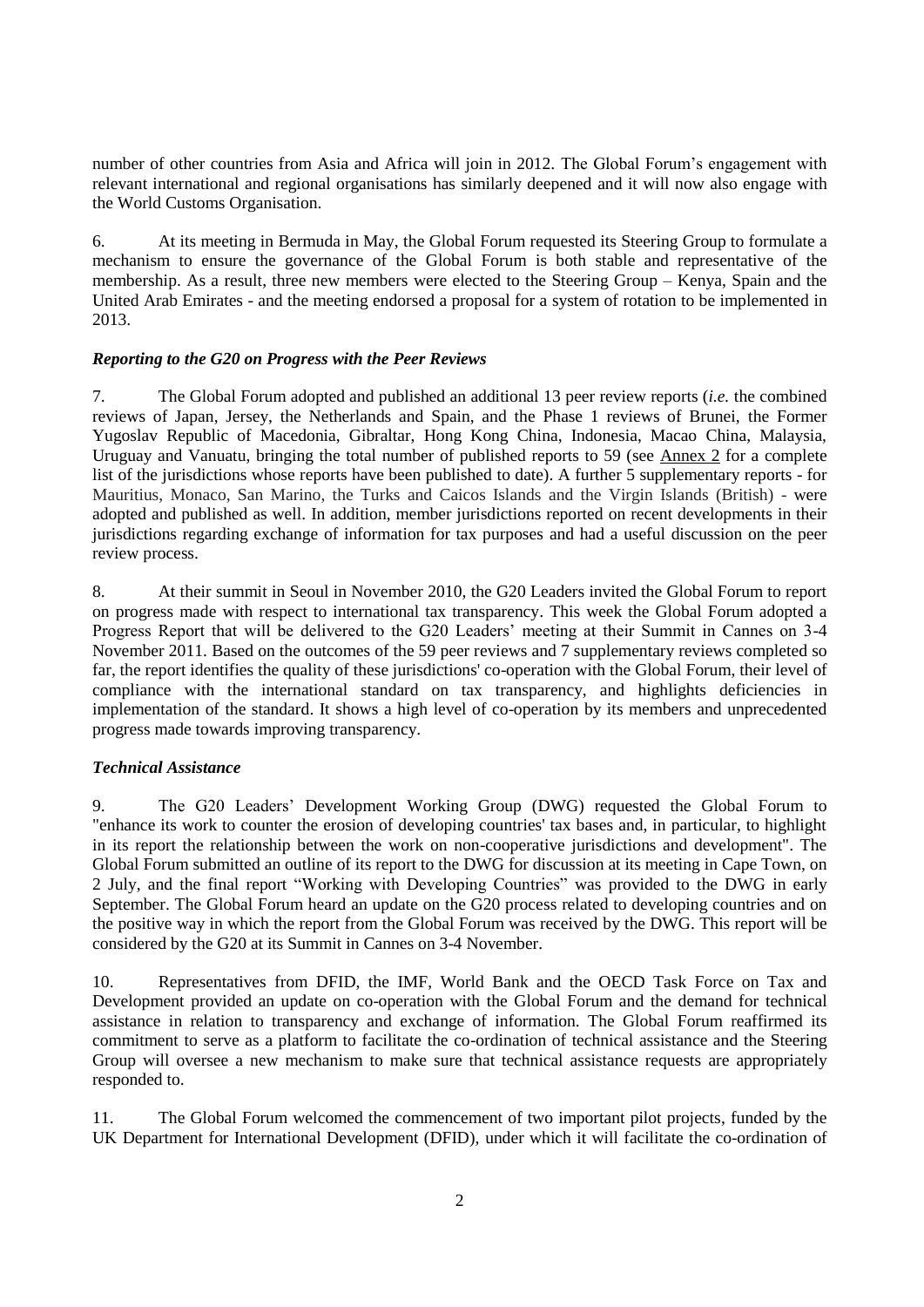assistance to Ghana and Kenya to help them build capacity and reinforce the legal infrastructure necessary for tax transparency and international co-operation.

#### *Global Forum Annual Report*

12. The Global Forum adopted its 2011 Annual Report "Tax Transparency, 2011: Report on Progress" in a new format. This report provides an overview of the progress made by countries, as reflected in the peer review reports. It draws upon the extensive work undertaken to prepare detailed reports to the G20 on the Global Forum's progress and on issues of relevance for developing countries. The Global Forum's 2011 Annual Report will be published on 4 November, following the G20 Leaders' summit.

#### *Competent Authorities*

13. Following the discussion at its previous meeting in Bermuda, Global Forum members decided to organise a meeting of competent authorities in charge of international exchange of information to enhance their co-operation through the Global Forum. It agreed that a meeting where competent authorities can exchange views on issues they have encountered and best practices would assist in ensuring effective exchange of information in practice. A meeting of competent authorities will be organised in conjunction with a Peer Review Group meeting in May 2012 in Paris. This dialogue may address ways to improve effectiveness of comprehensive exchange of information and include discussion of experiences in obtaining past information and in using all forms of exchange of information.

#### *Budget*

14. An intermediate financial report for 2011 was considered and the Global Forum adopted a revised budget for 2012 which maintains members' contributions for 2012 at the same level as originally anticipated. A number of Global Forum members and observers are making voluntary financial contributions and assisting by seconding staff to the Global Forum Secretariat. India announced it will make a 300 000 euro voluntary contribution to the Global Forum and the Cayman Islands and Germany proposed to provide secondees to the Secretariat.

#### *Next Steps*

15. After hearing an update on the fulfilment of the current mandate and on work which remains to be done, the Global Forum began its consideration of the future direction of the work of the Global Forum. It was agreed that the focus now will be on successfully completing Phase 2 reviews to assess the implementation of the standard in practice. It was also agreed to extend the Global Forum's current mandate until the end of 2015, in order to allow for commitments to the expenditure of funds to be made beyond 2012 when the current mandate expires. A more substantive discussion and on the future direction of the work will occur in 2012.

16. The Global Forum agreed that its next meeting will take place in October 2012 and thanked the South African government for its kind offer to host that meeting.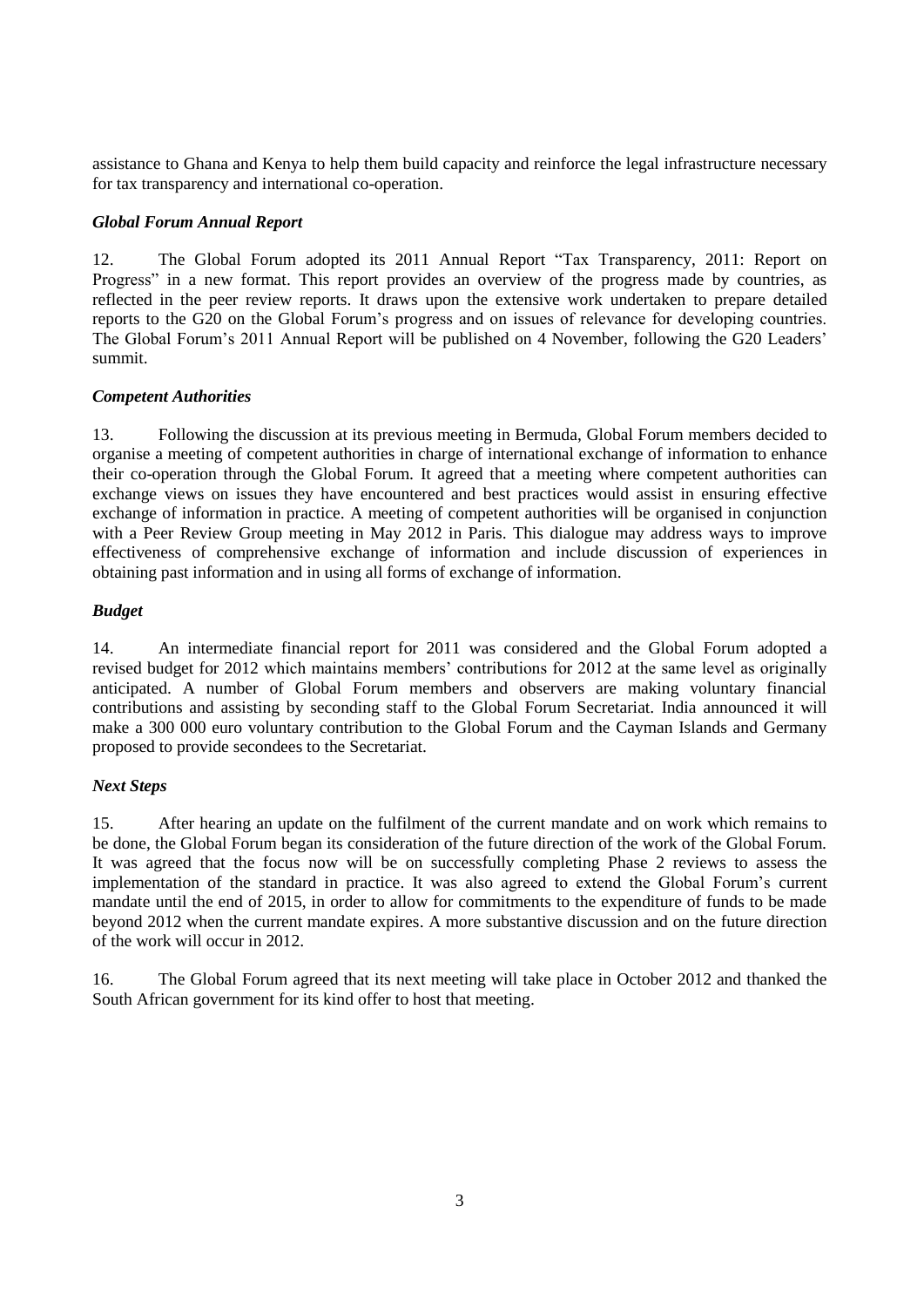#### **ANNEX 1: LIST OF PARTICIPANTS AT GLOBAL FORUM MEETING PARIS, 25-26 OCTOBER 2011**

Andorra; Antigua and Barbuda; Argentina; Australia; Austria; The Bahamas; Bahrain; Barbados; Belgium; Bermuda; Brazil; Brunei Darussalam; Canada; the Cayman Islands; Chile; Colombia; Cook Islands; Costa Rica; Cyprus; the Czech Republic; Denmark; El Salvador; Estonia; Finland; France; Germany; Ghana; Gibraltar; Greece; Guernsey; Hong Kong, China; Hungary; India; Indonesia; Ireland; Isle of Man; Israel; Italy; Japan; Jersey; Kenya; the Republic of Korea; Liberia; Liechtenstein; Luxembourg; Macao, China; Malaysia; Malta; Marshall Islands; Mauritius; Mexico; Monaco; Morocco; the Netherlands; Nigeria; Norway; Panama; the People's Republic of China; the Philippines; Poland; Portugal; Qatar; the Russian Federation; Saint Kitts and Nevis; Samoa; San Marino; the Seychelles; Singapore; Sint Maarten; the Slovak Republic; Slovenia; South Africa; Spain; Sweden; Switzerland; Trinidad and Tobago; Turkey; the Turks and Caicos Islands; the United Arab Emirates; the United Kingdom; the United States; Uruguay; Vanuatu; the Virgin Islands (British).

African Tax Administration Forum (ATAF); European Commission (EC); European Investment Bank (EIB); Financial Action Task Force of South America (GAFISUD); Inter-American Center of Tax Administrations (CIAT); International Monetary Fund (IMF); Organisation for Economic Co-operation and Development (OECD); United Nations (UN); World Bank (together with the International Finance Corporation).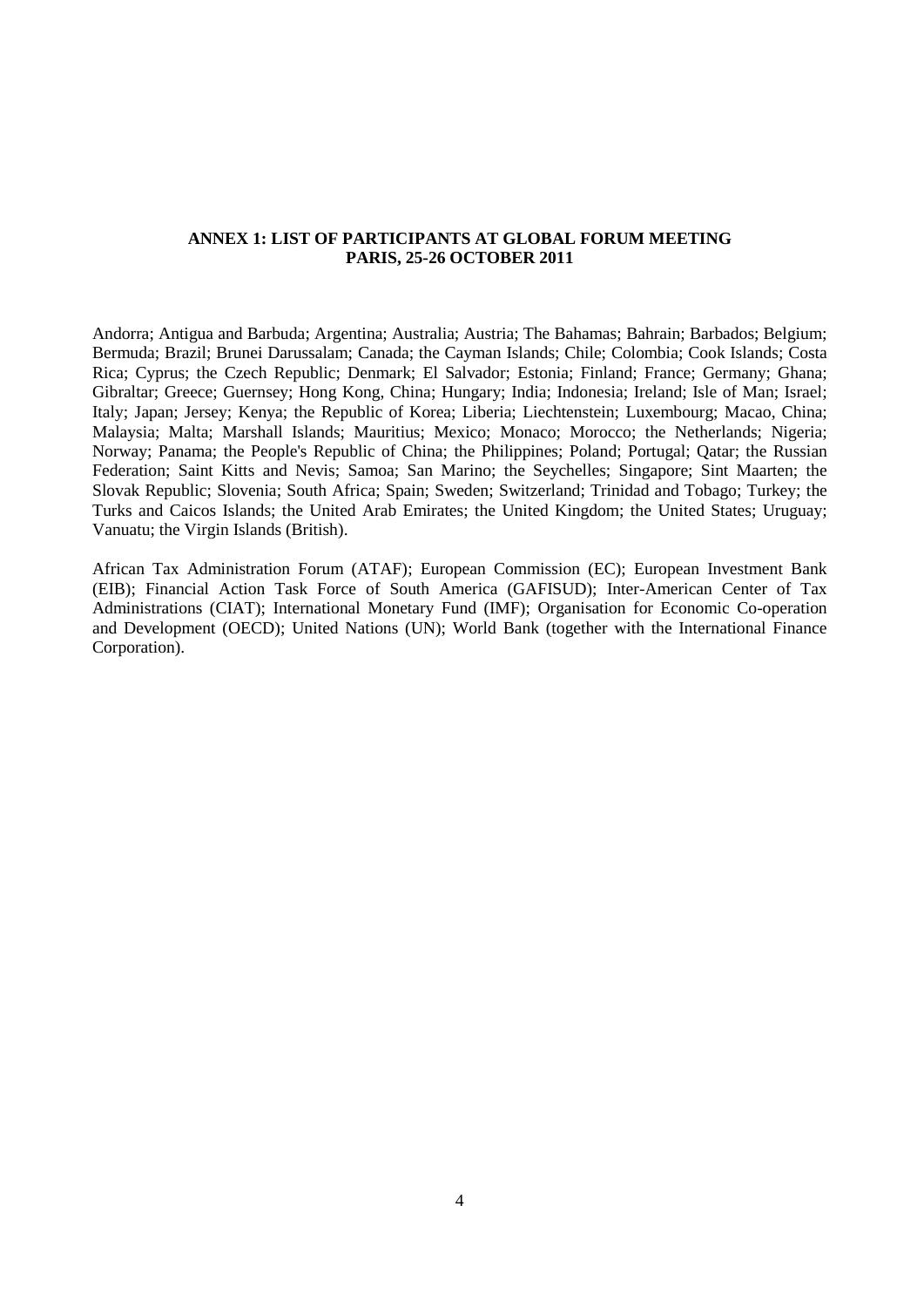### **ANNEX 2: PEER REVIEW REPORTS ADOPTED AND PUBLISHED**

| <b>Jurisdiction</b>                       | <b>Type of review</b>          | <b>Publication date</b> |
|-------------------------------------------|--------------------------------|-------------------------|
| Andorra                                   | Phase 1                        | 12 September 2011       |
| Anguilla                                  | Phase 1                        | 12 September 2011       |
| Antigua and Barbuda                       | Phase 1                        | 12 September 2011       |
| Aruba                                     | Phase 1                        | 14 April 2011           |
| Australia                                 | Combined (Phase 1 and Phase 2) | 28 January 2011         |
| Austria                                   | Phase 1                        | 12 September 2011       |
| The Bahamas                               | Phase 1                        | 14 April 2011           |
| <b>Bahrain</b>                            | Phase 1                        | 12 September 2011       |
| <b>Barbados</b>                           | Phase 1                        | 28 January 2011         |
| Belgium                                   | Phase 1                        | 14 April 2011           |
|                                           | Supplementary                  | 12 September 2011       |
| Bermuda                                   | Phase 1                        | 30 September 2010       |
| Botswana                                  | Phase 1                        | 30 September 2010       |
| Brunei Darussalam                         | Phase 1                        | 26 October 2011         |
| Canada                                    | Combined (Phase 1 and Phase 2) | 14 April 2011           |
| The Cayman Islands                        | Phase 1                        | 30 September 2010       |
|                                           | Supplementary                  | 12 September 2011       |
| Curacao                                   | Phase 1                        | 12 September 2011       |
| Denmark                                   | Combined (Phase 1 and Phase 2) | 28 January 2011         |
| Estonia                                   | Phase 1                        | 14 April 2011           |
| The Former Yugoslav Republic of Macedonia | Phase 1                        | 26 October 2011         |
| France                                    | Combined (Phase 1 and Phase 2) | 1 June 2011             |
| Germany                                   | Combined (Phase 1 and Phase 2) | 14 April 2011           |
| Ghana                                     | Phase 1                        | 14 April 2011           |
| Gibraltar                                 | Phase 1                        | 26 October 2011         |
| Guernsey                                  | Phase 1                        | 28 January 2011         |
| Hong Kong, China                          | Phase 1                        | 26 October 2011         |
| Hungary                                   | Phase 1                        | 1 June 2011             |
| India                                     | Phase 1                        | 30 September 2010       |
| Indonesia                                 | Phase 1                        | 26 October 2011         |